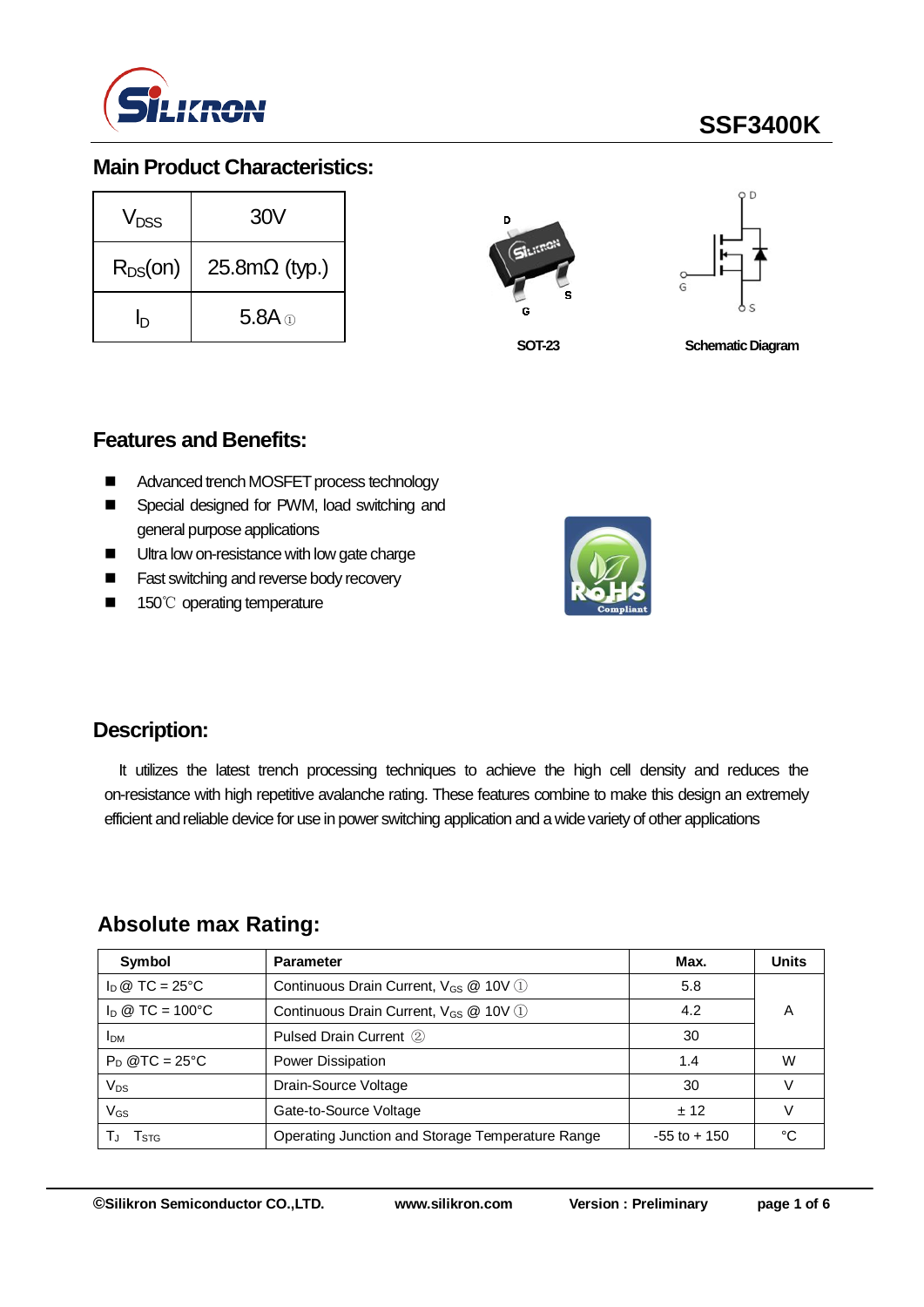

# **Thermal Resistance**

| <b>Symbol</b>  | <b>Characterizes</b>                  | Гур. | Max. | Units         |
|----------------|---------------------------------------|------|------|---------------|
| $R_{\theta$ JA | Junction-to-ambient ( $t \le 10$ s) ③ |      | 145  | $\degree$ CMV |

### **Electrical Characterizes** @T<sub>A</sub>=25℃ unless otherwise specified

| Symbol                  | <b>Parameter</b>                     | Min. | Typ.           | Max.   | <b>Units</b> | <b>Conditions</b>                           |
|-------------------------|--------------------------------------|------|----------------|--------|--------------|---------------------------------------------|
| $V_{(BR)DSS}$           | Drain-to-Source breakdown voltage    | 30   |                |        | V            | $V_{GS} = 0V$ , $I_D = 250 \mu A$           |
|                         | Static Drain-to-Source on-resistance |      | 25.8           | 30     |              | $V_{GS} = 10V, I_D = 5.8A$                  |
| $R_{DS(on)}$            |                                      |      | 28.7           | 33     | $m\Omega$    | $V$ <sub>GS</sub> =4.5V.I <sub>D</sub> =5A  |
|                         |                                      |      | 36.6           | 52     |              | $V_{GS} = 2.5 V, I_D = 4A$                  |
| $V_{GS(th)}$            | Gate threshold voltage               | 0.7  |                | 1.4    | $\vee$       | $V_{DS} = V_{GS}$ , $I_D = 250 \mu A$       |
| <b>I</b> <sub>DSS</sub> | Drain-to-Source leakage current      |      |                | 1      | μA           | $V_{DS} = 24V$ , $V_{GS} = 0V$              |
|                         | Gate-to-Source forward leakage       |      |                | 100    | nA           | $V_{GS} = 12V$                              |
| I <sub>GSS</sub>        |                                      |      |                | $-100$ |              | $V_{GS} = -12V$                             |
| $Q_g$                   | Total gate charge                    |      | 11             |        |              | $I_D = 5.8A,$                               |
| $Q_{gs}$                | Gate-to-Source charge                |      | $\overline{2}$ |        | nC           | $V_{DS} = 15V$ ,                            |
| $Q_{gd}$                | Gate-to-Drain("Miller") charge       |      | 3              |        |              | $V_{GS} = 4.5V$                             |
| $t_{d(on)}$             | Turn-on delay time                   |      | $\overline{7}$ |        |              |                                             |
| $t_{r}$                 | Rise time                            |      | 15             |        | ns           | $V_{\text{GS}}$ =10V, $V_{\text{DS}}$ =15V, |
| $t_{d(off)}$            | Turn-Off delay time                  |      | 38             |        |              | $R$ GEN=30                                  |
| $t_{\rm f}$             | Fall time                            |      | 3              |        |              |                                             |
| $C_{\text{iss}}$        | Input capacitance                    |      | 495            |        |              | $V_{GS} = 0V$ ,                             |
| $C_{\rm oss}$           | Output capacitance                   |      | 48             |        | pF           | $V_{DS}$ =15V,                              |
| C <sub>rss</sub>        | Reverse transfer capacitance         |      | 43             |        |              | $f = 1$ MHz                                 |

# **Source-Drain Ratings and Characteristics**

| Symbol   | <b>Parameter</b>                                   | Min. | Typ. | Max. | <b>Units</b> | <b>Conditions</b>   |
|----------|----------------------------------------------------|------|------|------|--------------|---------------------|
| Is       | <b>Continuous Source Current</b><br>(Body Diode) 1 |      |      | 1.6  | A            | MOSFET symbol       |
|          |                                                    |      |      |      |              | showing<br>the      |
|          |                                                    |      |      |      |              | integral reverse    |
|          |                                                    |      |      |      |              | p-n junction diode. |
| $V_{SD}$ | Diode Forward Voltage                              |      | 0.78 | 1.2  | V            | $IS=1A, VGS=0V$     |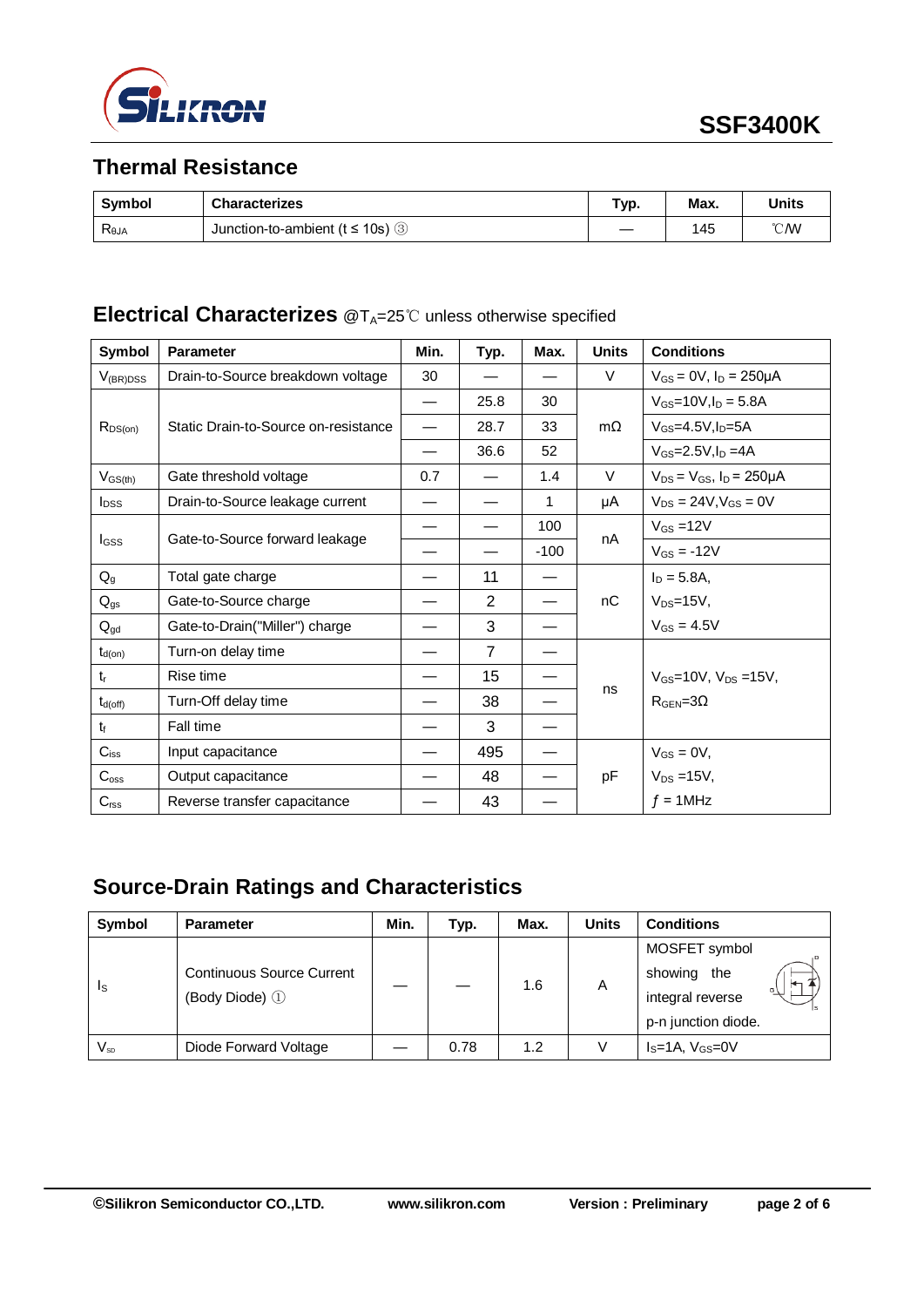

## **Test circuits and Waveforms**

**EAS test circuits:** 



**Gate charge test circuit:** 

**Switch Waveforms:**







#### **Notes:**

①Calculated continuous current based on maximum allowable junction temperature.

②Repetitive rating; pulse width limited by max junction temperature.

③The value of RθJA is measured with the device mounted on 1 in 2 FR-4 board with 2oz. Copper, in a still air environment with TA =25°C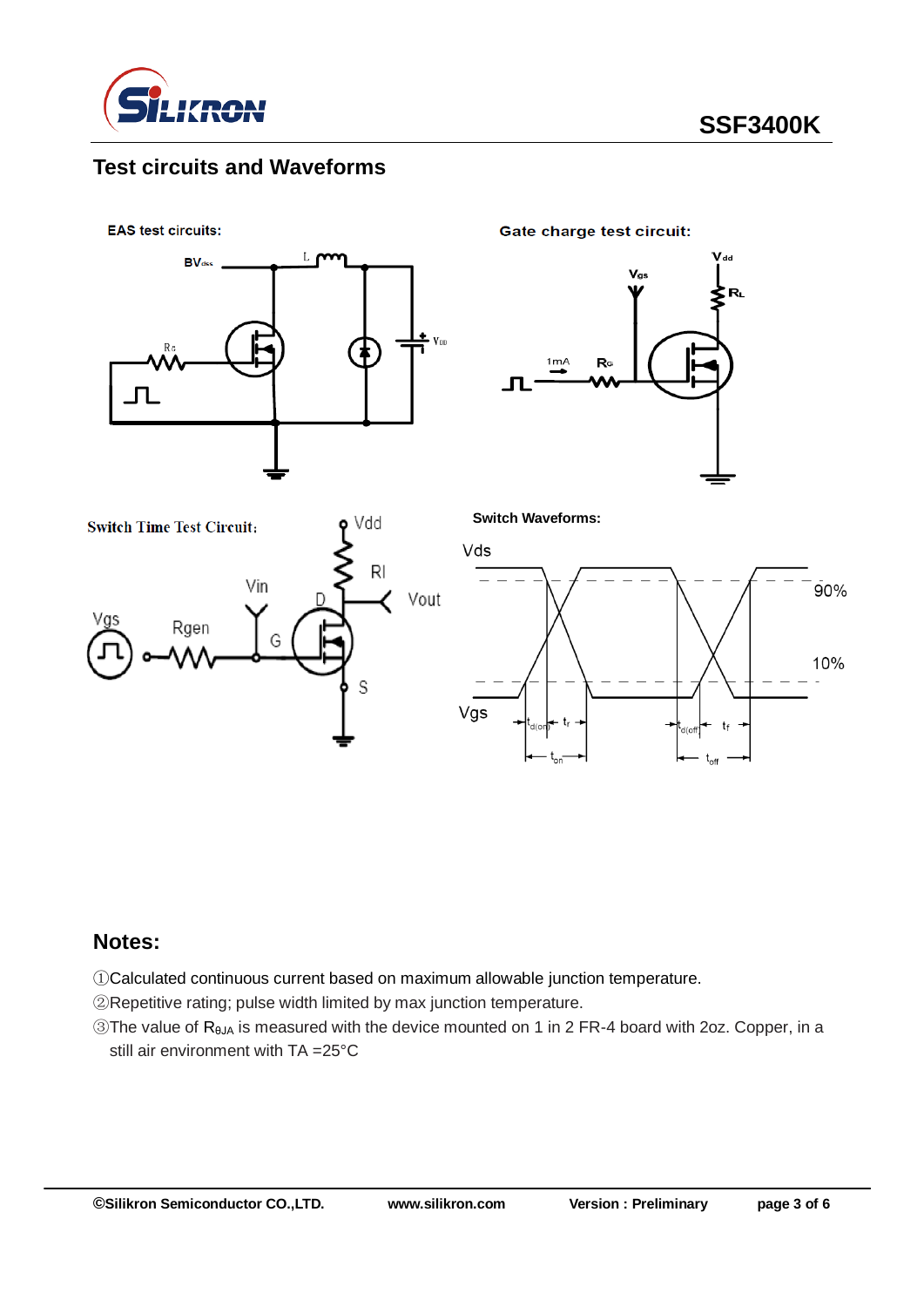

# **SSF3400K**

# **Typical electrical and thermal characteristics**













**Figure 3. Gate to source cut-off voltage Figure 4. Typical Capacitance Vs. Drain-to-Source Voltage**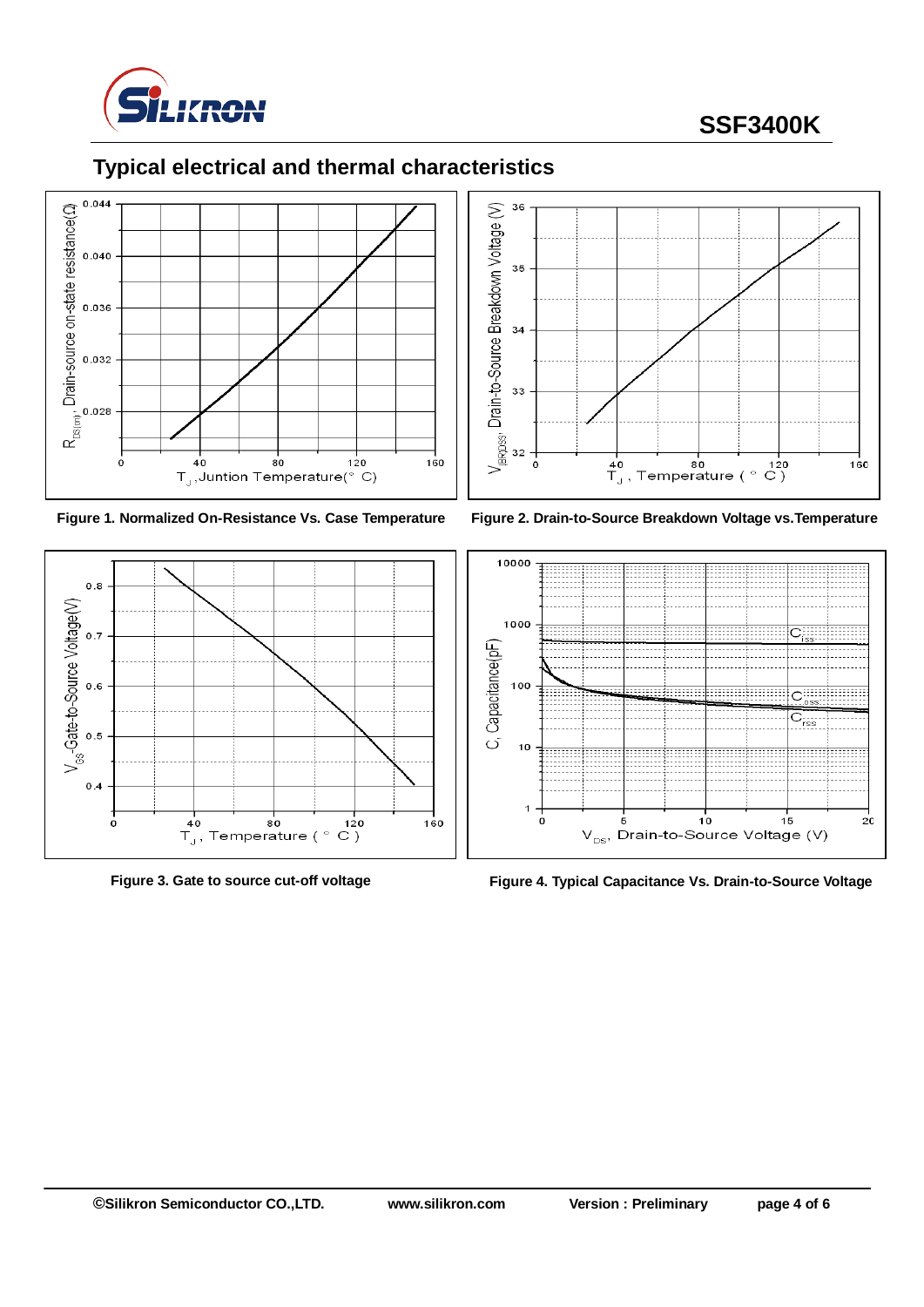

# **Mechanical Data**:



| REF. | Millimeter |      | REF. | Millimete |              |  |
|------|------------|------|------|-----------|--------------|--|
|      | Min.       | Max. |      | Min.      | Max.         |  |
| Α    | 2.80       | 3.00 | G    | 1.80      | 2.00         |  |
| В    | 2.30       | 2.50 | н    | 0.90      | 1.1          |  |
| С    | 1.20       | 1.40 |      | 0.10      | 0.20         |  |
| D    | 0.30       | 0.50 |      | 0.35      | 0.70         |  |
| Е    |            | 0.10 |      | 0.92      | 0.98         |  |
| F    | 0.45       | 0.55 | Μ    | 0°        | $10^{\circ}$ |  |